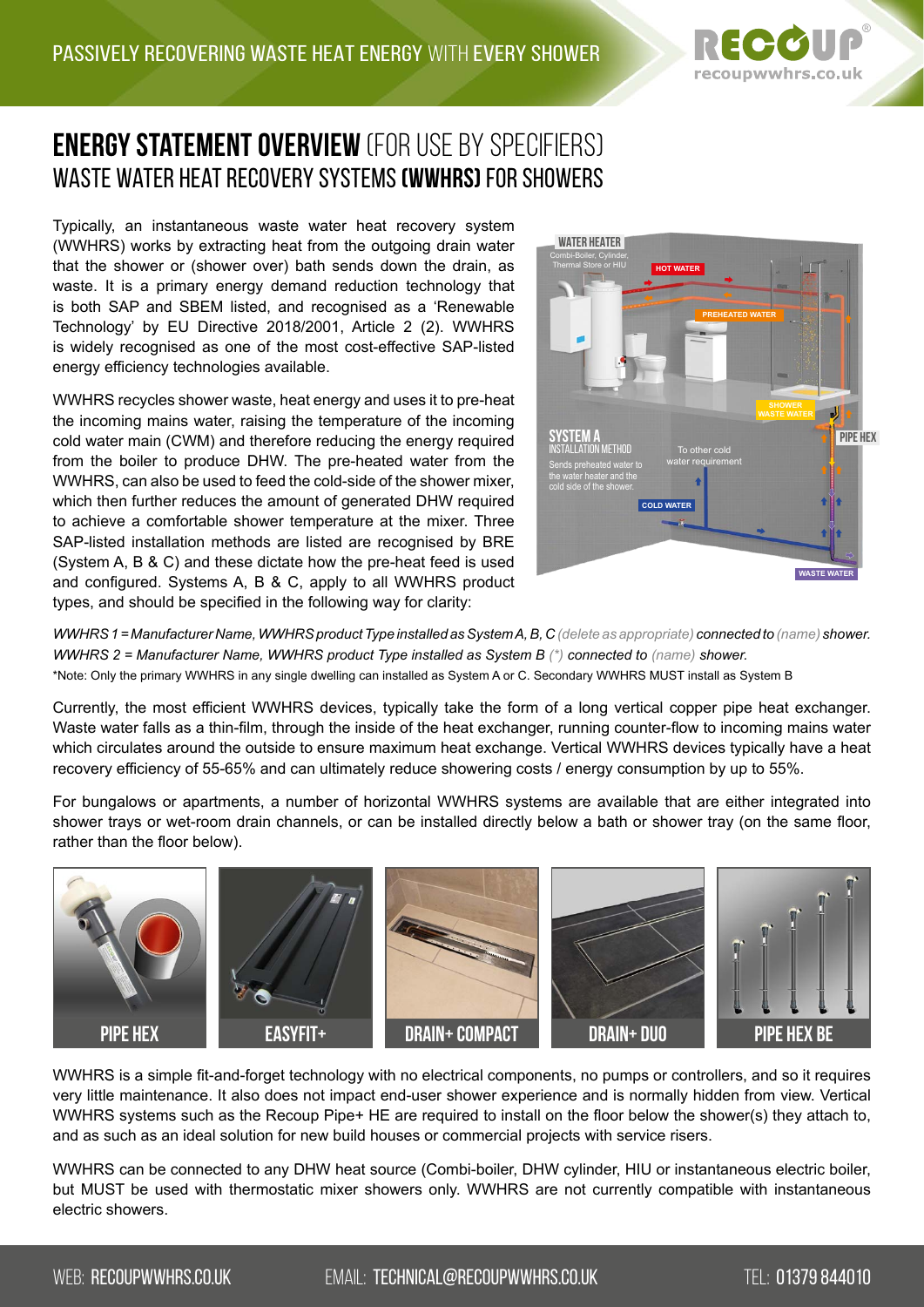## **Energy Statement overview** (for use by specifiers) Waste Water Heat Recovery Systems **(WWHRS)** for Showers



# **Installation Methods**



### System A

#### **Preheated water supplied to shower mixer (cold inlet) and the water heater**

This installation method provides the highest WWHRS efficiency.

Only one WWHRS unit can supply preheated water to the water heater as System A. All secondary WWHRS units should be connected as System B.

To maximise SAP impact, install WWHRS as System A on the primary shower, or in a room with a shower only. If design and layout allow, it may be possible to connect two showers to one WWHRS unit. Connected as System A, the total flow rate of both showers should be <16 l/min.



## System B

**Preheated water supplied to shower mixer (cold inlet) on the shower only**

The WWHRS efficiency of this installation method is not as high as System A or C but is the simplest and often the most cost-effective method to install or retrofit.

As preheated water is supplied to the cold side of the shower TMV only, there is no additional connection to the water heater  $\mathbb{E}$ . System B should be used for any secondary showers in a dwelling or where multiple showers are fed from centralised plant.

If design and layout allow, it may be possible to connect two showers to one WWHRS unit. Connected as System B, the total flow rate of both showers should be <24 l/min (@60°C DHW temp).



### System C

#### **Preheated water supplied to water heater @ only**

Greater WWHRS efficiencies are produced than System B but lower than System A. Only one WWHRS unit can feed preheated water to the water heater  $\frac{m}{n}$  as System C.

This installation method can offer a more cost-effective installation option where two stacked showers are attached to a single WWHRS (eg. In a town house with 1st & 2nd floor showers). Connected as System C, the total flow rate of both showers should be <24 l/min (@60°C DHW temp).

- Combi-Boiler, Cylinder (Any heat source inc. Boiler, Heat Pump, Direct Electric, Solar Thermal), Heat Interface Unit (HIU) or Thermal Store.
- For more detail watch our **[installation method animatio](https://recoupwwhrs.co.uk/wwhrs/#how-it-works)n** here.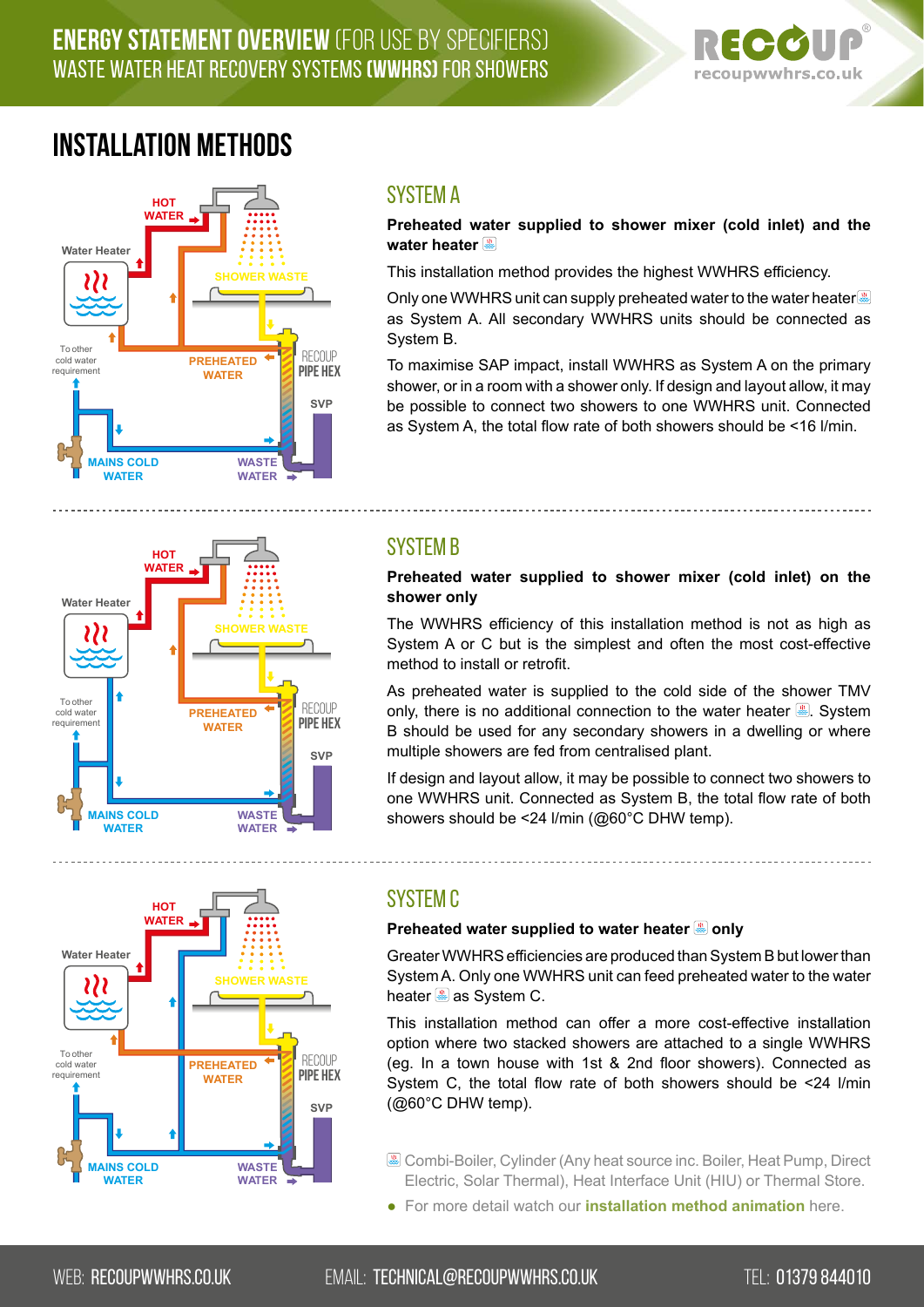

# **Product Specification**

Follow the link behind each specification below to a web browser text file or download them from **<specify.recoupwwhrs.co.uk>**

#### recoup **pipe hex**

Recoup WWHRS | Pipe HEX | System A; System B; System C (delete as appropriate) | Add shower install location VERTICAL WASTE WATER HEAT RECOVERY FOR SHOWERS (WWHRS)

- Standard: WRAS Approved.
- Performance: The Government's Standard Assessment Procedure for Energy Rating of Dwellings, 2012 (SAP 2012)
- Manufacturer: Recoup WWHRS
- Product reference: Pipe HEX
- Installation method / Model Qualifier: System A; System B; System C (delete as per system(s) specified)
- Minimum Heat Recovery Efficiency (SAP 2012): System A= 63.6%; System B= 49.9%; System C= 54.0% (delete as appropriate)
- Minimum Utilisation Factor (SAP 2012, System A): 0.972
- Heat Exchanger material: Copper (Double-walled, EN1717 compliant), *100% recyclable material at end of life*
- Casing / Finish: PVC outer casing, *100% recyclable material at end of life*
- Length: 2100mm
- Accessories: 1no Double Check Valve; 2no Isolator valves.
- [Installation: According to manufactures instruction; to comply with Legionella Control Risk Assessment Guidance; and BS EN 1717:2000](https://recoupwwhrs.co.uk/documents/Specification/Recoup_Pipe_HEX-Specification.txt)

#### recoup **pipe hex Rd**

Recoup WWHRS | Pipe HEX Rd | System A; System B; System C (delete as appropriate) | Add shower install location VERTICAL WASTE WATER HEAT RECOVERY FOR SHOWERS (WWHRS)

- Standard: WRAS Approved.
- Performance: The Government's Standard Assessment Procedure for Energy Rating of Dwellings, 2012 (SAP 2012)
- Manufacturer: Recoup WWHRS
- Product reference: Pipe HEX Rd
- Installation method / Model Qualifier: System A; System B; System C (delete as per system(s) specified)
- Minimum Heat Recovery Efficiency (SAP 2012): System A= 57.3%; System B= 45.3%; System C= 49.6% (delete as appropriate)
- Minimum Utilisation Factor (SAP 2012, System A): 0.973
- Heat Exchanger material: Copper (Double-walled, EN1717 compliant), *100% recyclable material at end of life*
- Casing / Finish: PVC outer casing. *100% recyclable material at end of life*
- Length: 1700mm
- Accessories: 1no Double Check Valve; 2no Isolator valves.
- [Installation: According to manufactures instruction; to comply with Legionella Control Risk Assessment Guidance; and BS EN 1717:2000](https://recoupwwhrs.co.uk/documents/Specification/Recoup_Pipe_HEX_Rd-Specification.txt)

#### recoup **pipe hex BE**

Recoup WWHRS | Pipe HEX Be | System A: System B: System C (delete as appropriate) | Add shower install location

VERTICAL WASTE WATER HEAT RECOVERY FOR SHOWERS (WWHRS)

- Standard: WRAS Approved.
- Manufacturer: Recoup WWHRS
- Product reference: Pipe HEX Be
- Installation method / Model Qualifier: System A; System B; System C (delete as per system(s) specified)
- Minimum Heat Recovery Efficiency: System A ≤ 63.6%; System B ≤ 49.9%; System C ≤ 54.0% (delete as appropriate)
- Heat Exchanger material: Copper (Double-walled, EN1717 compliant), *100% recyclable material at end of life*
- Casing / Finish: PVC outer casing, *100% recyclable material at end of life*
- Length: Between 1065mm and 2100 mm
- Accessories: 1no Double Check Valve: 2no Isolator valves.
- [Installation: According to manufactures instruction; to comply with Legionella Control Risk Assessment Guidance; and BS EN 1717:2000](https://recoupwwhrs.co.uk/documents/Specification/Recoup_Pipe_HEX_Be-Specification.txt)

#### recoup **easyfit+**

Recoup WWHRS | Easyfit+ | System A; System B; System C (delete as appropriate) | Add shower install location

#### HORIZONTAL WASTE WATER HEAT RECOVERY FOR SHOWERS (WWHRS)

- Standard: WRAS Approved.
- Performance: The Government's Standard Assessment Procedure for Energy Rating of Dwellings (SAP 2012)
- Manufacturer: Recoup WWHRS
- Product reference: Easyfit+
- Installation method / Model Qualifier: System A; System B; System C (delete as per system(s) specified)
- Minimum Heat Recovery Efficiency (SAP 2012): System A= 43.6%; System B= 35.2%; System C= 39.2% (delete as appropriate)
- Minimum Utilisation Factor (SAP 2012, System A): 0.972
- Heat Exchanger material: Copper (Double-walled, EN1717 compliant), *100% recyclable material at end of life*
- Casing / Finish: 100% Recycled ABS outer casing
- Length: 1100mm
- Accessories: 1no Double Check Valve: 2no Isolator valves.
- [Installation: According to manufactures instruction; to comply with Legionella Control Risk Assessment Guidance; and BS EN 1717:2000](https://recoupwwhrs.co.uk/documents/Specification/Recoup_Easyfit+-Specification.txt)